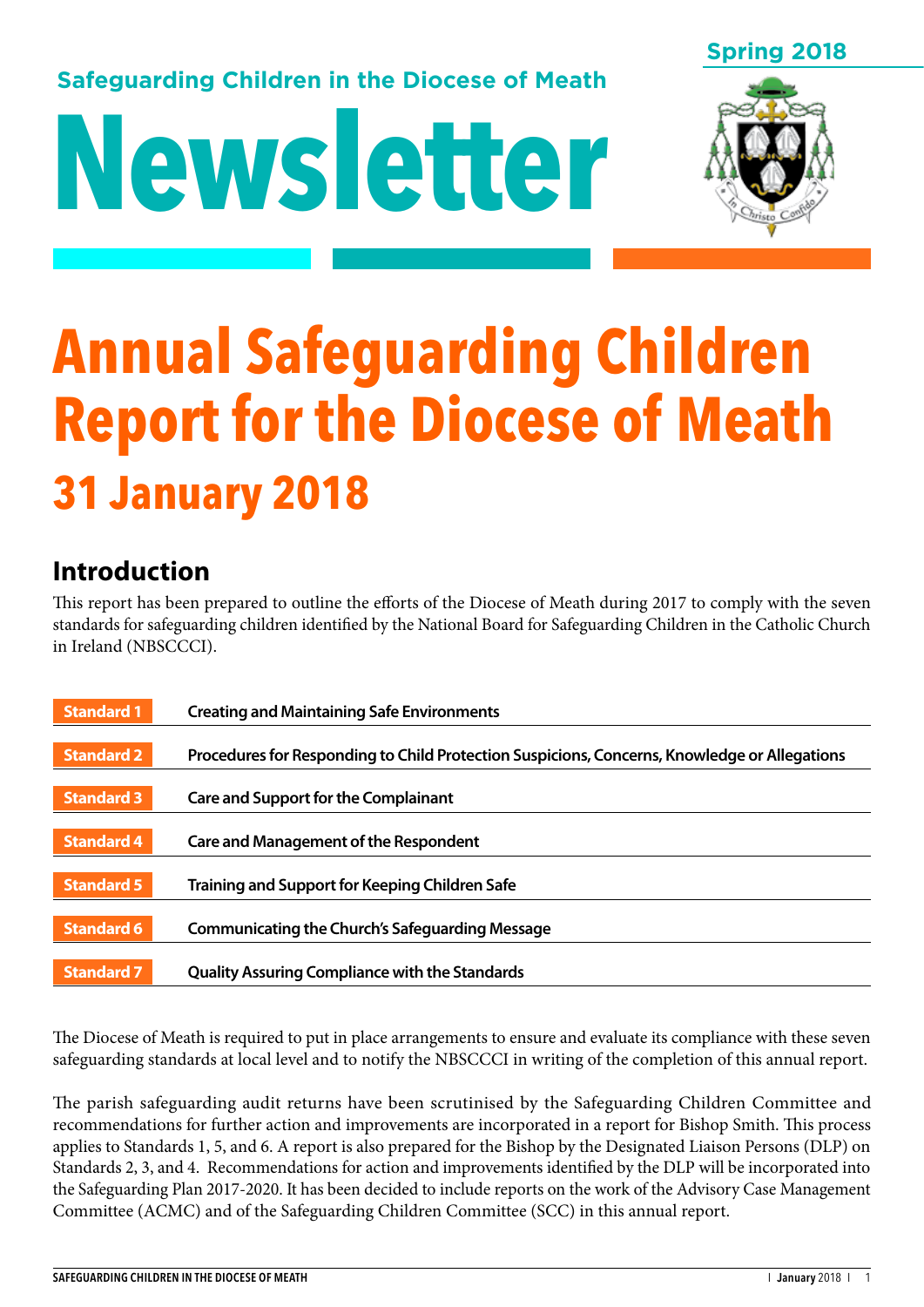## **Section 1**

# **Report of the Safeguarding Children Committee on Standards 1, 5 and 6**

The Safeguarding Children Committee has overall responsibility for the implementation of Standards 1, 5 and 6 and aspects of Standard 7. In relation to Standard 1 in particular, this is delegated, in the main, to the diocesan safeguarding trainers and parish safeguarding representatives (PSR) and is reported on through the annual parish self-audit. The returns from the parishes have been scrutinised and a report has been prepared by an independent assessor.

## **Independent Assessor's Report on Parish Audits**

My interim report identified a number of issues arising from the introduction of a new reporting template for the 2017 process, based on reviewing 53 completed forms at the time. I understand that contact was made with a number of these parishes by the Safeguarding Resource Team in order to clarify certain aspect of the completion of the forms, in particular where questions were left unanswered or it appeared that those completing the forms had been unclear as to the requirements.

I have now fully re-evaluated those 53 forms, along with a further 12 submitted for review, leading to a full review by me now of 65 forms. This represents a very high level of compliance with the policy of requiring parishes to complete self-audits on an annual basis.

It is evident that there is a high level of awareness in parish communities across the Diocese of Meath of the requirements for high levels of information, and preventative and assurance measures in relation to child welfare and protection.

Concerted efforts have been made, and sustained, in respect of training and information for those in parish communities working directly with children, both on a professional and volunteer basis. This is particularly noteworthy in the case of those volunteers who make themselves available for the very necessary training, as well as undertaking their core roles. The Resource Team have clearly been active in addressing any training needs arising and it is recommended that they follow up with any parishes where individual needs have been identified through the completion of the self-audit process, both in terms of information, training and continuing to provide a valuable resource to parishes in meeting their obligations.

As a general observation it is evident that the understanding among parishes of the requirements for robust child welfare and protection safeguards extends beyond simply adherence to the stated obligations, and encompasses a deeper understanding and congruence with the various indicators of good practice as set out in Standards 1, 5 and 6 of the revised national policy and standards.

For the 2018 audit, it is recommended that the Resource Team continue to work with parishes in respect of their understanding of the requirements of the reporting template on a case by case basis based on this year's experience, so that the parishes can complete these with assurance and confidence. This can be supported by means of continuing to provide generic information and guidance on the process through, for example, helpful Frequently Asked Questions. The issues raised in my interim report may be helpful to the Resource Team in this context, for example where the questions posed in the audit are open to misinterpretation.

In conclusion, it is quite apparent from my evaluation of the 2017 audit that consistent and focused attention to child welfare and protection has been taken as a matter of policy by the Diocese and implemented as a matter of practice at parish level. This is evidenced in particular by the commitment to training over many years now which demonstrates that the Diocese of Meath, at individual parish level, has been embedding this key message in its work through all of its agents who work with children.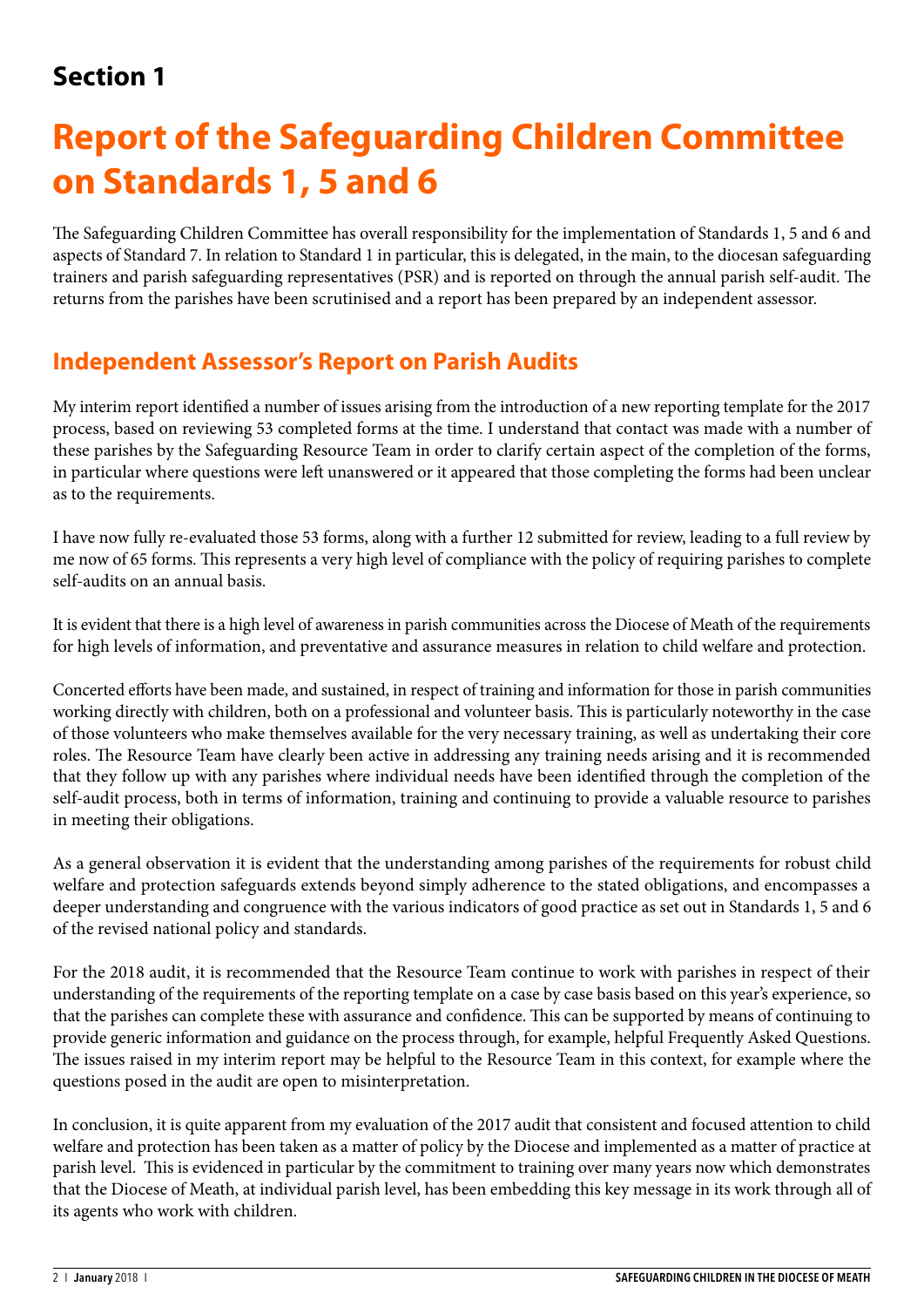# **Report on the work of the Safeguarding Children Committee and Safeguarding Trainers**

Meetings of the Committee were held on 31 January, 20 April, 5 September and 28 November 2017. The Resource Team met at least monthly throughout the course of the year.

The members of the Committee are Bishop Michael Smith (Chair); Fr Paul Crosbie (Secretary); Ms Nuala McLoughlin (DLP); Mr David Gavin (Trainer); Ms Antoinette Shaw (Trainer); Ms Pauline Clarke; Mr Alan Doran; Ms Joan Walshe; Ms Marie Willoughby.

## **Main areas of work addressed by the Committee and Trainers**

## **Standard 1: Creating and maintaining safe environments**

The Diocese of Meath provides an environment for children that is welcoming, nurturing and safe. We provide access to good role models whom children can trust, who respect, protect and enhance their spiritual, physical, emotional, intellectual and social development.

The Committee continued work on monitoring and ensuring that the new vetting procedures were adhered to. In that regard, the Committee heard from the Authorised Signatory Liaison Person. Over 4,000 vetting disclosures were returned to applicants since e-vetting commenced in July 2016.

There was a steady increase in the number of requests by external groups to access parish properties for child related activities including summer clubs and pre-school care. The Bishop briefed the Committee on efforts by the College of Consultors to develop a standardised legal agreement with external agents using Church property including schools.

## **Standard 5: Training and support for keeping children safe**

The Diocese of Meath ensures that Church personnel are trained and supported in all areas of safeguarding relevant to their role, to develop and maintain the necessary knowledge, attitudes and skills to safeguarding and protect children.

The annual training needs analysis identified all Church personnel who required training and the trainers developed a training plan based on this assessment.

The induction of Church personnel during 2017 included training in the Church's child safeguarding policy and procedures. All parish clergy and parish safeguarding representatives were invited to the annual deanery information sessions.

Over 200 parish clergy and volunteers attended these sessions where they learned about compliance on the seven safeguarding standards. Copies of *Safeguarding Children: Policy and Standards for the Catholic Church in Ireland*, a summary leaflet and posters for display were distributed. Leaflets were also available in both Irish and Polish. We encouraged participants to display these leaflets and to ensure that they are readily available in our parish churches.

The topics covered by the training included:

- **Completing the new parish audit form**
- • **Garda Vetting for volunteers**
- **Role of the Designated Liaison Person**
- **What to do if you receive an allegation or complaint?**
- **Preparing for Safeguarding Awareness Day.**

In addition, specific information sessions were facilitated by the trainers in Tullamore (10 May), Ashbourne (7 October), Mullingar (11 October) and Delvin (27 November). Clergy, parish representatives, sacristans, choir members and parish volunteers were invited to attend these information sessions.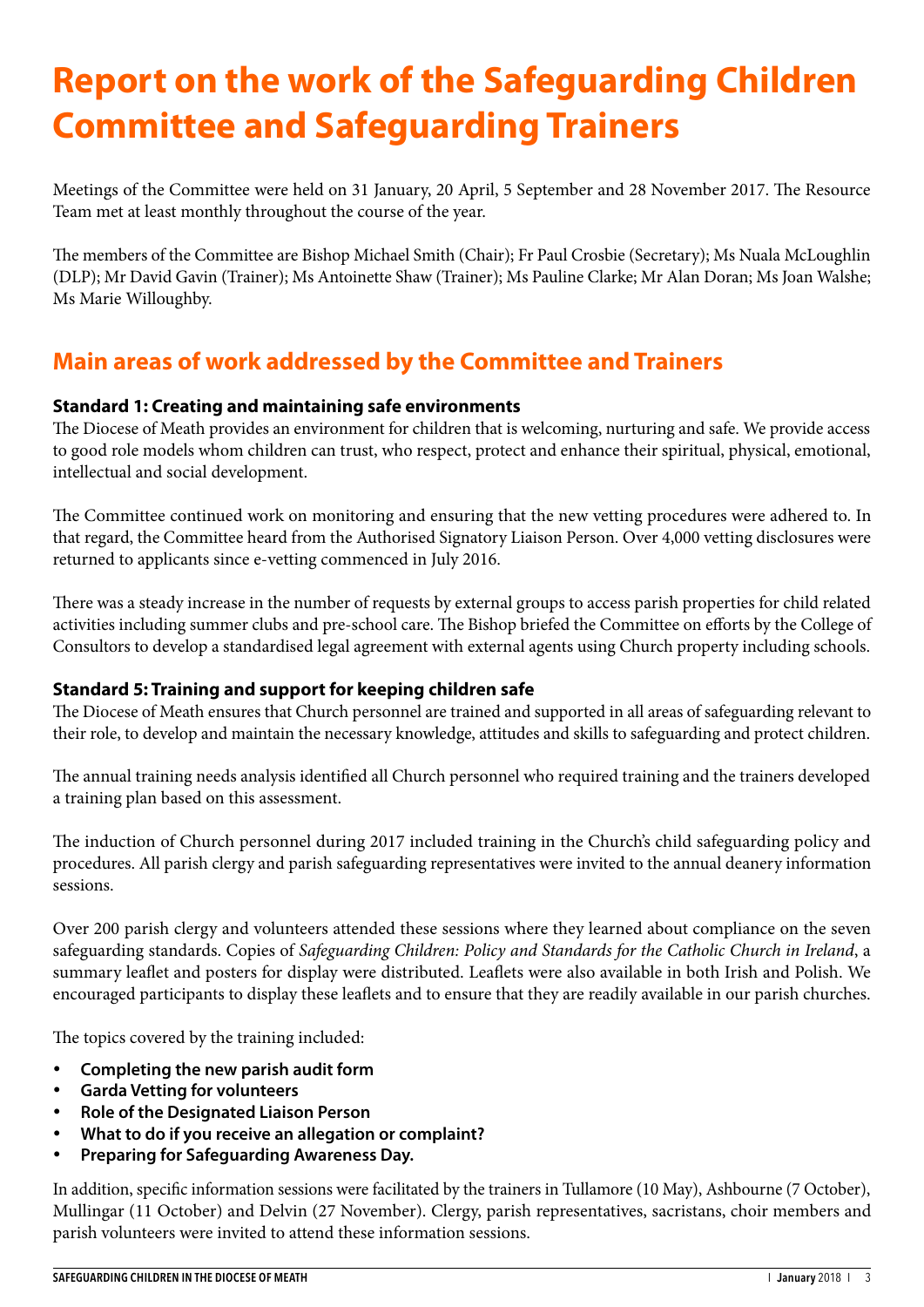The Diocese is committed to ensuring delivery at local level of basic training programmes that are identified and approved by the NBSCCCI, as outlined in the National Board's Training Strategy. As a result, the trainers delivered two full-day training sessions to local clergy, new parish representatives, foreign clergy, choir directors and "Children of the Eucharist" leaders in Navan (29 April) and Trim (28 October). These training days fulfilled the trainers' annual registration conditions.

Church personnel who have specific child safeguarding responsibilities had appropriate, role-specific training that is identified and approved by the NBSCCCI, as outlined in the National Board's Training Strategy. The following training was undertaken:

- • **"Training for Trainers" (25 February, 26 February, 11 March, 12 March and 1 April) attended by David Gavin and Antoinette Shaw**
- **Role specific training for Support People (8 February) attended by Richard Lowry**
- • **Vetting Legislation Briefing with Gardaí (13 September) attended by Linda Duncan and Irene Connaughton**
- • **Self-Audit Training for Safeguarding Committees and Church Authorities (11 October) attended by Joan Walshe**
- **Risk Management and Creating Management Plans (8 November) attended by Nuala McLoughlin.**

Children who access Church-related activities and their parents/guardians are provided with information, advice and support on keeping children safe, and they are involved in child-safeguarding training initiatives wherever possible and appropriate.

Parents attended "Consultation and Feedback" sessions, which gave them the opportunity to be informed on child safeguarding initiatives in the Diocese. The Committee members hosted these sessions in a number of parishes including Castlepollard, Clonmellon, Ballymore, Drumraney, Carnaross, Castletown-Kilpatrick, Kilbeg and Nobber. On each occasion, child friendly leaflets, outlining safety procedures for altar servers and choir members, were distributed to parents and all volunteers working with children in parish settings. The Committee thanks the Parish Priests for their hospitality on these occasions.

The Diocese is required to facilitate the provision of an appropriate level of support to all involved in parish activities in relation to their responsibilities to safeguard children. Towards this end, the trainers are always available to respond to emails and phone calls. All clergy and parish safeguarding representatives have access to the personal mobile numbers of the trainers. The trainers received and logged all phone calls received during 2017 and promptly responded to queries and concerns. Minutes of the monthly meetings of Resource Team are kept and stored in a safe environment in the Diocesan Office. In addition, the trainers are constantly updating the data base of email addresses so as to facilitate ready contact with clergy and parish safeguarding representatives.

## **Standard 6: Communicating the safeguarding message**

The Diocese has a written communications plan that details how the Church's child safeguarding message will be communicated. This was updated in 2017, incorporated in the three-year safeguarding plan (2017-2020) and reviewed as provided for in the plan.

The Diocese makes information regarding how to safeguard children available to a range of audiences including parishioners; children and their parents involved in Church activities; Church personnel; statutory agencies. It does this through disseminating child-friendly information leaflets, information leaflets for adults, posters with the safeguarding policy statement and contact details for DLP and Tusla in Church buildings. The website *www.meathsafeguarding.ie* has details of the safeguarding policy and procedures.

Three newsletters were circulated across the Diocese to inform parishioners on matters including training dates, updates on Garda vetting and the three-year safeguarding plan. Other items included information on the parish selfaudit, evidence of good practice in parishes and preparations for Safeguarding Awareness Day. The aforementioned "Consultation and Feedback" sessions have been valuable from a communications perspective.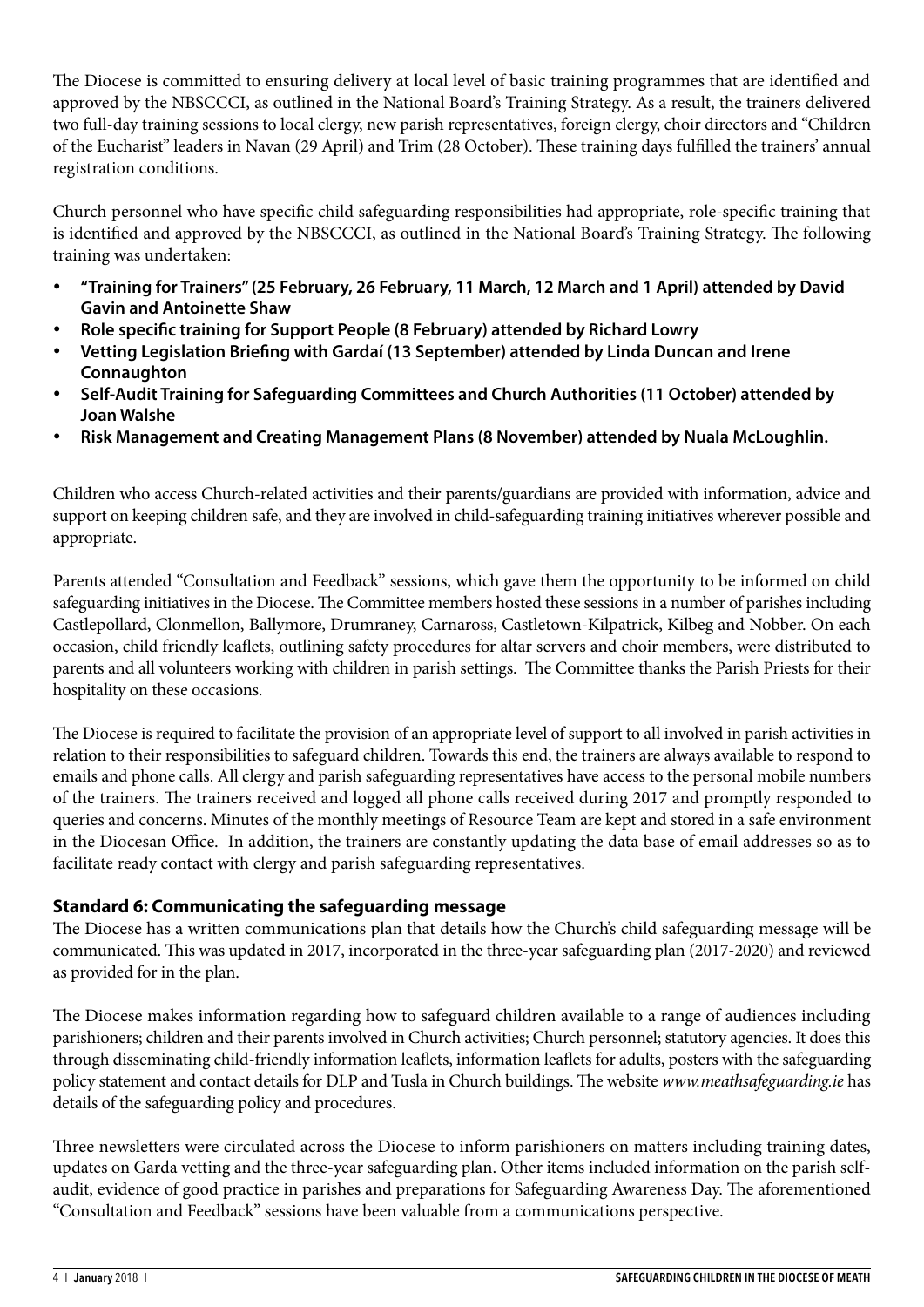Posters in Irish and Polish were printed to communicate the Church's child safeguarding message to people whose first language is not English. There are two Gaeltacht areas in the Diocese and a substantial Polish community. The need for material in other languages and means of communication with people who have specific needs is kept under review.

Links are fostered with various local organisations in order to promote a safe and caring community for children and to share best child safeguarding practice.

Representative members of the Committee met with Charney Weitzman (Children First Information Officer with Tusla) in May as part of the ongoing liaison with the statutory agency. Agenda items included the Garda vetting process, use of parish property by child-care groups, caring for vulnerable adults and updating details for Tusla personnel on Church posters.

## **Standard 7: Quality Assurance**

The Committee agreed its annual report. An independent assessment of parish self-audits was completed (see above). The findings were positive.

The Committee developed a three-year safeguarding plan which included an outline of resources required for implementing the plan.

A report was provided for Bishop Smith by the DLP on Standards 2, 3 and 4 and recommendations for action and improvements were incorporated into the child safeguarding plan.

## **Section 2**

# **Report of the Advisory Case Management Committee on Standards 2, 3 and 4**

The Advisory Case Management Committee (ACMC) is appointed by Bishop Smith to work on his behalf to advise on all aspects of case management, including reporting and pastoral care. This Committee works to ensure an effective response is made to complaints and the appropriate pastoral care is put in place.

The members of this Committee include Fr John Byrne (Chair), Marie Gibney (Secretary), Sr Rose King, Barry Lysaght, Martin Marshall and Fr Paul Crosbie. The Bishop and Designated Liaison Persons (Nuala McLoughlin and Fr Sean Henry) give a briefing at each meeting.

#### **Standard 2: Responding to Child Protection Suspicions, Concerns, Knowledge or Allegations**

The ACMC received detailed briefings from the Designated Liaison Persons, Ms Nuala McLoughlin and Fr Sean Henry, with Bishop Smith in attendance. Given the sensitive nature of this information, and in compliance with guidance from the NBSCCCI, this material is published only in the DLP's report to the Bishop.

#### **Standard 3: Care and Support of the Complainant**

A new Support Person, Mr. Richard Lowry, has been appointed to continue the excellent work undertaken by Sr Rose King. Mr Lowry is an accredited psychotherapist with the Irish Association for Counselling and Psychotherapy and has worked for the past ten years in this sector, dividing his time between private practice and working with students in post-primary education. He has also worked with Bethany Support Group, training parishioners for ministry to the bereaved.

#### **Standard 4: Care and Management of the Respondent**

As part of the up-skilling of the Committee, Fr. Fintan Gavin, Vice-Chancellor of the Archdiocese of Dublin, gave a presentation on the role of canon law in initiating the preliminary investigation.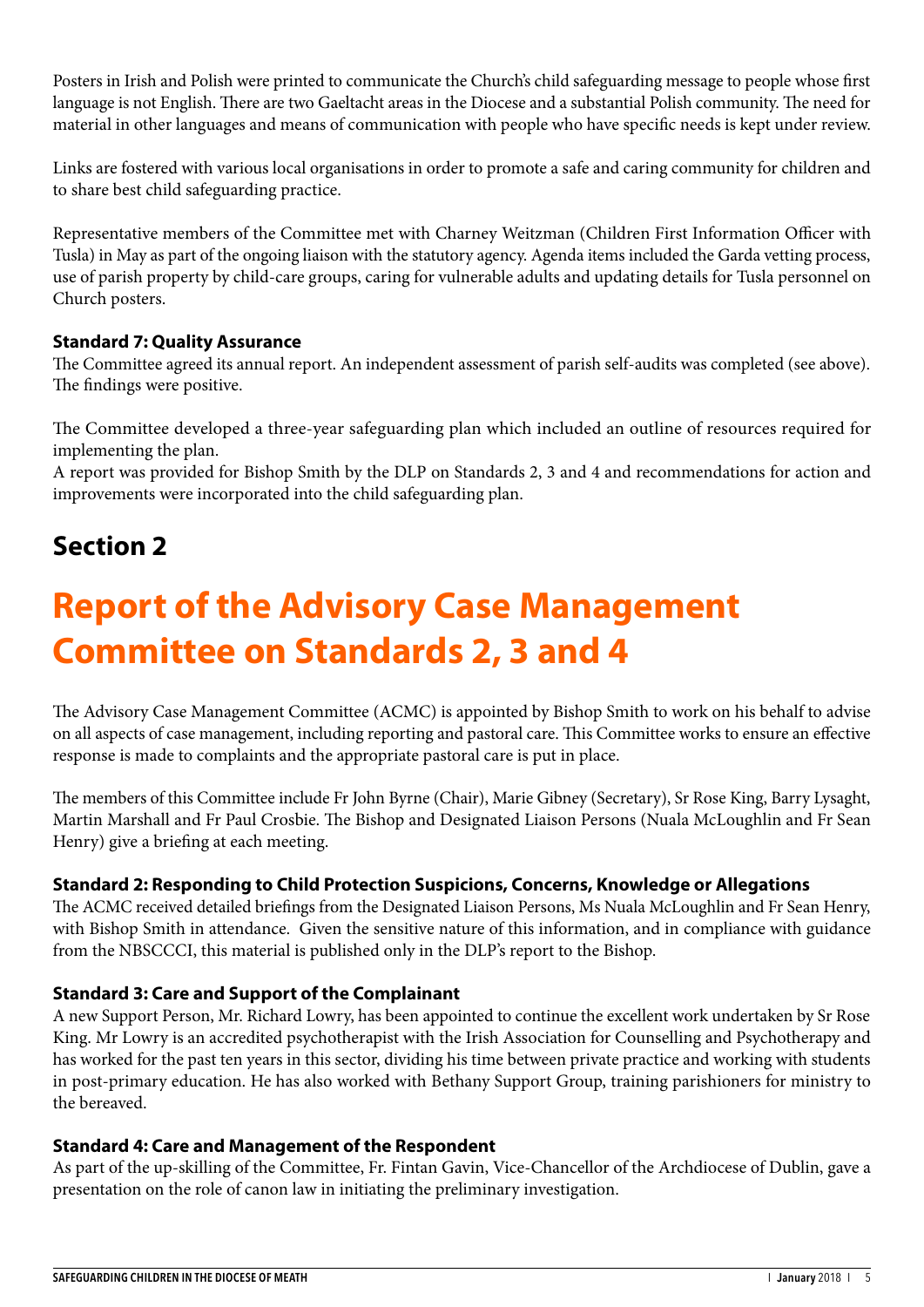## **Section 3**

# **Report of the Safeguarding Children Committee on Quality Assurance in accordance with Standard 7**

Quality assurance procedures are a systematic method of assessing the extent to which the seven child safeguarding standards are implemented at all levels within the Diocese of Meath. This is an important method of ensuring that a process of continuous improvement takes place, and of demonstrating accountability and transparency.

In relation to Standard 7, the Safeguarding Children Committee is responsible for:

- Producing and reviewing the three-year child safeguarding plan of how to implement and maintain **standards 1, 5 and 6 across the Diocese**
- **Liaising with the parish safeguarding representatives to ensure the compilation of a parish safeguarding audit**
- **Identifying areas where guidance and support on policy or practice is needed**
- Ensuring that an annual safeguarding report on Standards 1, 5 and 6 is made to Bishop Smith
- Ensuring that records in relation to safeguarding matters are produced and stored securely.

As indicated above, the DLP is responsible for producing a report to Bishop Smith on Standards 2, 3 and 4.

A three-year child safeguarding plan for the period 2017-20 was produced and adopted by the Safeguarding Children Committee at the April meeting, implemented and reviewed at the specified intervals. The plan included the training plan and the communications plan for 2017.

The annual parish safeguarding audit has been completed, the returns collated, and a report produced by an independent assessor. This assessment recommended that the Resource Team continue to work with parishes in respect of their understanding of the requirements of the reporting template on a case by case basis. It recommended that guidance to parishes could be provided in the form of "Frequently Asked Questions", particularly where the questions posed in the audit are open to misinterpretation.

The training plan for 2018 is included as Appendix 1 of this report.

No areas for guidance and support on policy and practice were identified in the report of the ACMC. However, a number of new developments consequent on legislation and new guidance from the NBSCCCI have implications for the Committee and will be incorporated in the training plan.

## **Appendix 1**

# **Training Plan for 2018**

This training plan is prepared by David Gavin and Antoinette Shaw. It outlines the work to be undertaken in 2018 to ensure compliance with the seven safeguarding standards.

#### **Standard 1** *Creating and Maintaining Safe Environments*

Guidance will be provided by the trainers at the annual deanery-level training sessions to clergy and parish safeguarding representatives on the following procedures, detailed in the Operational Guidelines:

- • **Application form**
- **Declaration form**
- **Interviews and References**
- Adults involved in Church related activities agree to observe and sign the COB at induction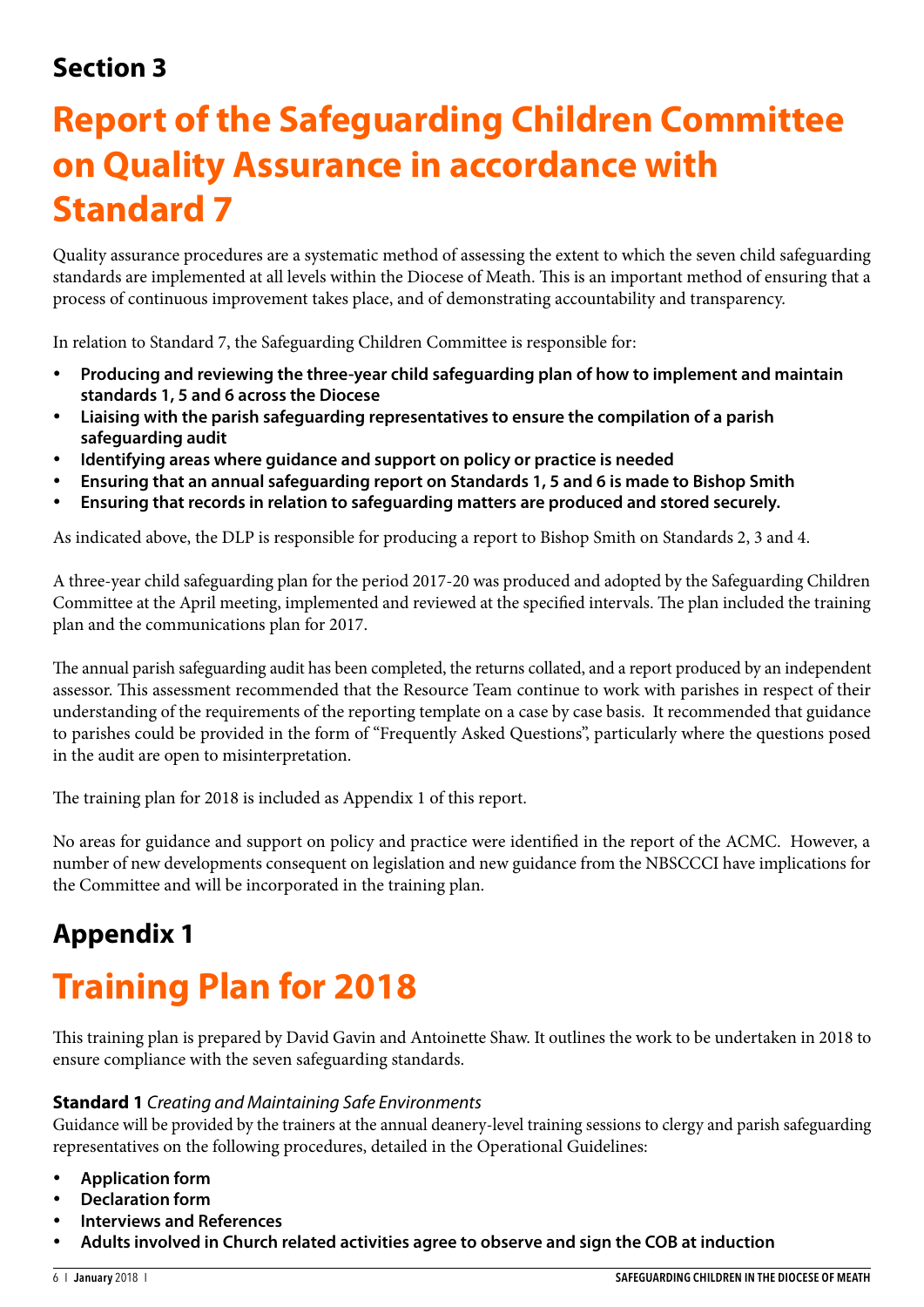- • **Parents and children sign consent form which includes code of behaviour.**
- • **Anti-bullying policy agreed between leaders and children**
- **Advised supervision ratios**
- **Dealing with accidents/incidents**
- **Risk assessment of activities**
- **One to one contacts with children**
- **Participation of children with specific needs**
- • **Procedures for visiting clergy**
- • **Use of ICT**
- • **External groups using Church property.**

Training will be provided to diocesan personnel who conduct Garda vetting for parishes and schools. Guidance will also be made available in advance of the annual Safeguarding Awareness Day.

**Standard 2** *Procedures for Responding to Child Protection Suspicions, Concerns, Knowledge or Allegations* 

Training will be provided at the annual deanery-level meetings on all matters pertaining to this Standard, including the following:

- • **definitions of abuse**
- referral procedures operating in the Diocese of Meath
- requirements of the new General Data Protection Regulation
- • **complaints procedure**
- disciplinary process
- • **protected disclosure procedure.**

NBSCCCI training for the Designated Liaison Persons, Advisory Case Management Committee and Support Person will be made available.

Training needs will be assessed as required arising from the Designated Liaison Persons' meetings with the statutory authorities.

#### **Standard 3** *Care and Support for the Complainant*

New guidance from the NBSCCCI will be added to the Operational Guidelines and brought to the attention of all relevant personnel.

Training needs analysis will be carried out on the basis of regular contact with the Support Person. When necessary, specialist advice is sought from NBSCCCI and statutory agencies.

#### **Standard 4** *Care and Management of the Respondent*

Training will be provided as required by the Advisor.

The guidance from the canonical expert on conducting a preliminary investigation following conclusion of any statutory investigation will be reviewed.

Training needs identified by the Designated Liaison Persons and Advisory Case Management Committee will be provided. Specialist advice will also be sought from NBSCCCI and statutory agencies.

#### **Standard 5** *Training and Support for Keeping Children Safe*

This training plan will be reviewed by the Safeguarding Children Committee on the basis of ongoing training needs analysis.

Training sessions will be evaluated by the Resource Team.

Professional supervision will be made available to diocesan safeguarding personnel.

#### **Standard 6** *Communicating the Church's Safeguarding Message*

The communications policy will be reviewed annually.

The revised safeguarding website will regularly updated (www.meathsafeguarding.ie) and new information communicated directly to all clergy and parish safeguarding representatives by email.

Copies of the policy statement will be displayed in churches and buildings where child-related activities take place. Three safeguarding newsletters will be produced and circulated widely.

Children who act as altar servers or are involved in choirs will be provided with the information leaflets.